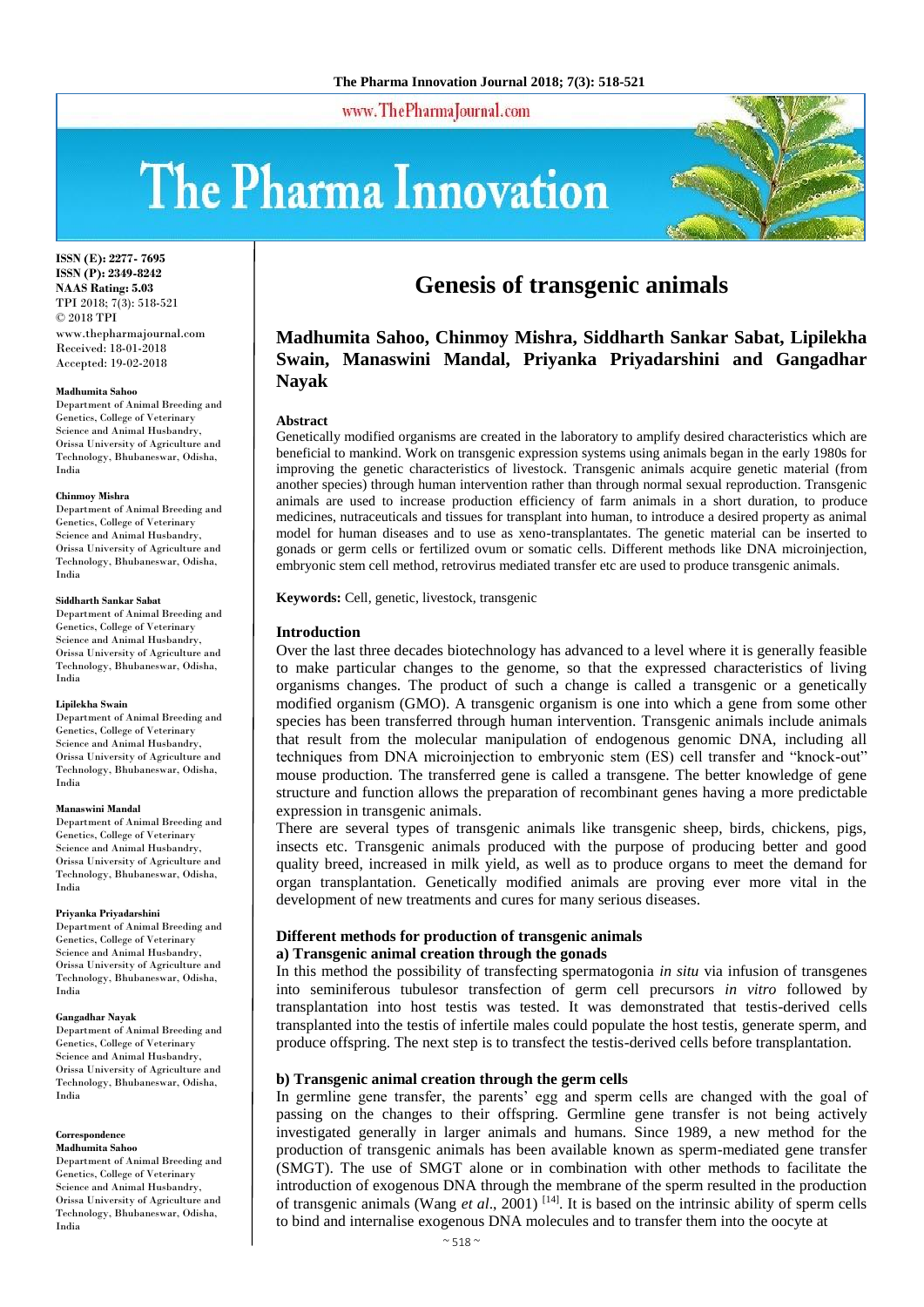fertilisation. The major benefits of the SMGT technique were found to be its high efficiency, low cost and ease of use than other methods. Furthermore, SMGT does not require embryo handling or expensive equipment. Sperm mediated gene transfer could also be used to generate multigene transgenic pigs that would be of benefit as large animal models for medical research, for agricultural and pharmaceutical applications. For xenotransplantation, which requires extensive genetic manipulation of donor pigs to make them suitable for grafting to humans.

# **c) Methods of transgenic animal creation throughfertilized eggs or embryos**

There are several principal methods used for the creation of transgenic animals.

### **i) DNA single microinjection**

The direct DNA microinjection into the pronuclei of embryos was the first technique which led to regular and relatively easy success in mammals (Gordon *et al.*, 1990)<sup>[1]</sup>. Male and female pronuclei are microscopically visible after several hours of the entry of the sperm into the oocyte. The transgene may be microinjected into either of these pronuclei. By the method of pronucleus microinjection Big Blue animals and Muta Mousehave been generated. Transgene integration into the genome of founder animals is low in this technique i.e. only 0.5-3% of the microinjected embryos producing transgenic offspring. All the transfection techniques are applicable to cultured animal cells, but due to the tediousness of the technique and the limited number of cells that can be handled, microinjection is not used generally. The number of embryos generated by superovulation is low and the success of microinjection is possible only when embryos were prepared in vitro after oocyte maturation and fertilization followed by in vitro development of the microinjected to the blastocyst stage (Krimpenfort *et al*., 1991) [7]. It is proved efficient in several fish species and mainly in salmonids. In insects (Drosophila) and worms (*Caenorhabditis elegans*) (Thierry-Mieg *et al*., 1997) [12], foreign DNA is injected into gonad syncytium.

# **DNA double microinjection**

Here the microinjection of a foreign DNA into the pronucleus facilitates the transfer of a foreign gene into both pronuclei of fertilized egg, and was successfully used for production of transgenic mice (Kupriyanov *et al*., 1998) [8]. This approach was extrapolated (Chrenek *et al.*, 2005, 2007)<sup>[6, 5]</sup> in a larger species and increasing the transgene integration efficiency upon microinjection of DNA into both pronuclei of rabbit embryos. In the case of double microinjection, degradation of embryos (lysis, fragmentation, irregular division) takes place. Double microinjection doesn't cause significantly higher percentage of embryo degeneration. Success of the integration of a foreign gene through this method was at least 30% more than DNA single microinjection.

#### **ii) Cytoplasmic injection**

Cytoplasmic injection is based on the established method of DNAligand- polylysine conjugate to transfect mammalian cells/DNA-transferrin-polylysine transfecting avain cells. This method allows the injection of the gene into the zygote even if the pronuclei are not visible (sheep, pigs, cattle). There is also the unexplored avenue that injection of DNA/ polylysine mixtures anywhere in the zygote (including the

pronucleus) may yield transgenic animals. To overcome some of the difficulties of pronuclear microinjection some laboratory developed another passive technique for the production of transgenic mice called Intracytoplasmic Sperm Injection-mediated transgenesis (ICSI-Tr).

# **iii) Embryonic stem cell-mediated gene transfer**

The term embryonic stem cells (ES cells) were used to denote a cell line isolated directly from mouse embryos. Embryonic stem cells (ES cells) are harvested from the inner cell mass (ICM) of mouse blastocysts. They can be grown in culture and retain their full potential to produce all the cells of the mature animal, including its gametes. With the use of ES cells, a single copy of the transgene is integrated into a determined locus by homologous recombination (HR) allowing the generation of knock-outs, knock-ins or the exchange of genes or large chromosomal regions (Capecchi, 2005; Laible and Alonso-Gonzalez, 2009; Ohtsuka *et al*., 2012) [2, 9, 11] .

Using recombinant DNA methods, build molecules of DNA containing the structural gene you desire (e.g, the insulin gene), vector DNA to enable the molecules to be inserted into host DNA molecules, promoter and enhancer sequences to enable the gene to be expressed by host cells. Transform ES cells in culture to expose cultured cells to the DNA so that some will incorporate it. Select for successfully transformed cells. Inject these cells into the inner cell mass (ICM) of mouse blastocysts. Prepare a pseudo-pregnant mouse. The stimulus of mating elicits the hormonal changes needed to make her uterus receptive. Transfer the embryos into her uterus. Hope that they implant successfully and develop into healthy pups (not more than one-third will). Test her offspring. Remove a small piece of tissue from the tail and examine its DNA for the desired gene. No more than 10- 20% will have it, and they will be heterozygous for the gene. Establish a transgenic strain. Mate two heterozygous mice and screen their offspring for the 1:4 that will be homozygous for the transgene. Mating these will found the transgenic strain.

### **iv) Retrovirus (Adenovirus)-mediated gene transfer**

To increase the probability of an expression, the gene transfer is mediated by means of a carrier or vector, generally a virus or a plasmid. Retroviruses are commonly used as vectors to transfer genetic material into the cell, taking advantage of their ability to infect host cells. Offspring derived from this method are chimeric, i.e., not all cells carry the retrovirus. Transmission of the transgene is possible only if the retrovirus integrates into some of the germ cells. For any of these techniques the success rate in terms of live birth of animals containing the transgene is extremely low. Providing that the genetic manipulation does not lead to abortion, the result is a first generation (F1) of animals that need to be tested for the expression of the transgene. Depending on the technique used, the F1 generation may result in chimeras. When the transgene has integrated into the germ cells, the socalled germ line chimeras are then inbred for 10 to 20 generations until homozygous transgenic animals are obtained and the transgene is present in every cell.

#### **v) Nuclear transfer**

Nuclear transfer involves the transfer of each nucleus (genetically modified) from a multicellular embryo into an enucleated metaphase II oocyte. Nuclear transfer has become an active field of research over the last decade, culminating in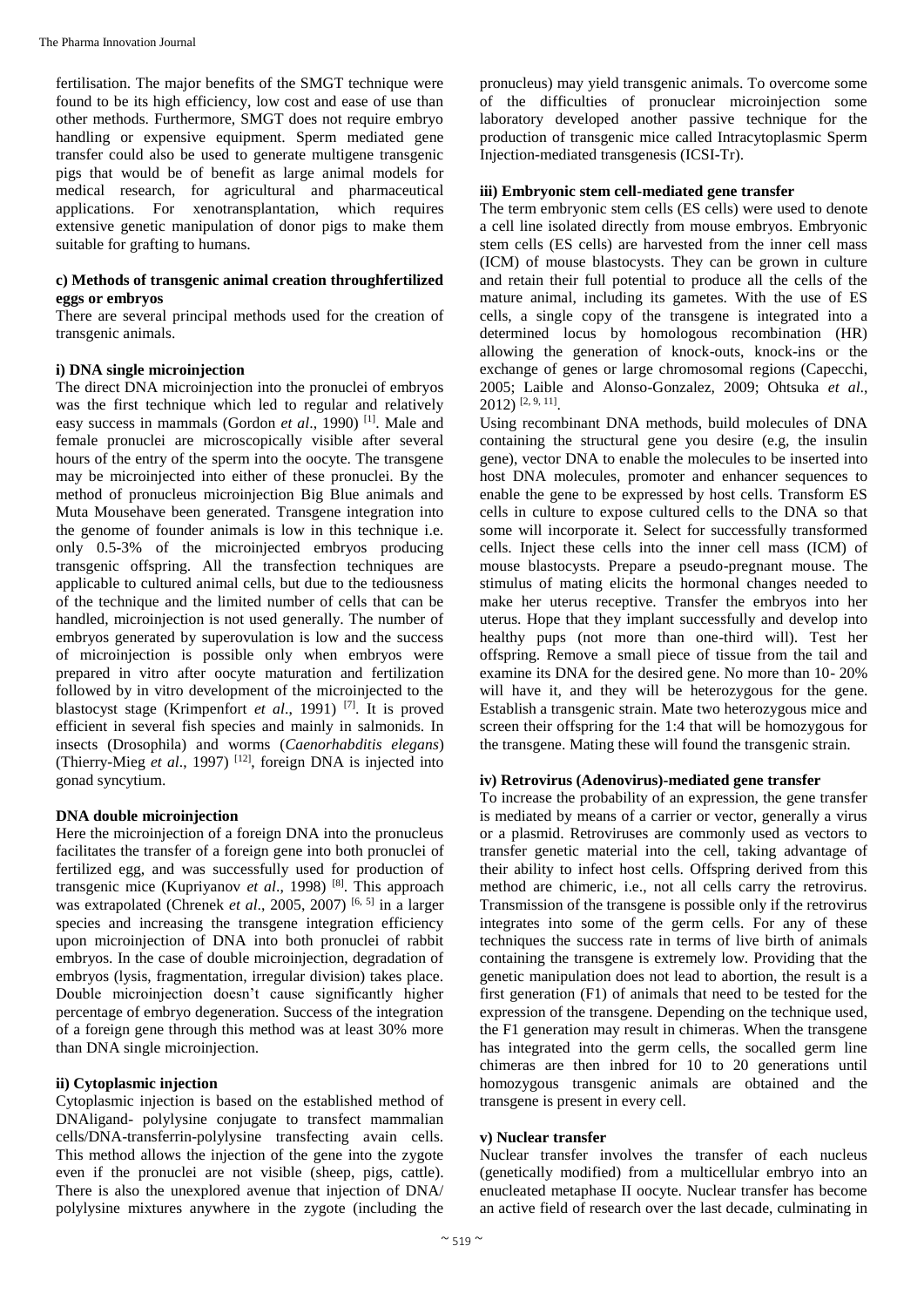reports over the past two years of live offspring from differentiated cells of sheep, cattle, and mice. Dozens of laboratories are producing calves and lambs whose genetic parents are transgenic somatic cells transfected via electroporation. In spite of the fact that research orients towards modification of somatic cell genome through homologous recombination with the aim of producing so called "knock-out" (targeted gene is blocked) or "knock-in" (which refers to the integration of the transgene to specific site in the cell). After selecting the positive cells ("knock-out" or "knock-in"), these may serve as a donor of nucleus mainly for the purpose of cloning. As the production of cloned (or transgenic) animals is demanding, combination of the techniques of transgenesis, cloning allows achieving up to 30% better results. The principle depends on the utilization of transgenic somatic cells (or nucleus) for the purpose of cloning. Blastomeres isolated from cloned together with early transgenic embryos are subsequently used for the purpose of chimera. Then chimeric cloned transgenic animals can be obtained.

# **d) Methods of transgenic animal creation through somatic cells**

In somatic gene transfer the recipient's genome is changed, but the change is not passed on to the next generation. Matsumoto *et al.* (2001) <sup>[10]</sup> developed a non-viral and plasmid-based method for arterial gene transfer by *in vivo*  electronic pulse, using a newly designed T-shaped electrode. Using rabbit carotid arteries they first optimized gene transfer efficiency, and firefly luciferase gene transfer via electronic pulse under 20 V voltage (the pulse length: Pon time 20 mins, the pulse interval: Poff time 80 mins, number of pulse: 10 times) showed the highest gene expression. showed the highest gene expression. Electroporationmediated gene transfer of *E. coli* lacZ with nuclear localizing signal revealed successful gene transfer to luminal endothelial cells and to medial cells. They concluded that *in vivo* electroporation mediated arterial gene transfer is readily facilitated, safe and may prove to be an alternative form of gene transfer to the vasculature (Wall, 1996)<sup>[13]</sup>.

# **Ethical issues related to transgenic animals**

The social opinion on transgenic animal research is divided almost in the middle. Use of animals in biotechnological research causes great suffering to the animals. But most people seem to accept some animal suffering to serve the basic interest and welfare of mankind. It is felt that by using animals for the production of pharmaceutical proteins we made them as factories. This seems not to recognize that animals also are living beings which feel pleasure and pain just as we do. Some people feel that animals should be regarded as equal to humans in that they have the same basic rights as human beings. However, in most societies animals are relegated to a position several steps below that of man. An argument attempts to focus on integrity of species in that each biological species has a right to exist as a separate identifiable entity. But biologists do not regard a species as a fixed, watertight entity. They are regarded as dynamic, constantly evolving groups. Finally, the introduction of human genes into animals, and vice-versa, may be seen by many as clouding the definition of "humanness". But most of the known human genes are not unique, and comparable genes do occur in animals. In addition, many retroviruses have integrated into the human genome without any recognizable devaluation of our humanness.

# **Conclusion**

Throughout history, transgenic animal has made significant contributions to human health and well-being. The recent advances in reproductive technologies (in vitro production of embryos, sperm sexing, somatic nuclear transfer, Lentiviral transfer of oocytes and zygotes, Chimera generation by injecting the pluripotent cells) adds a new dimension to animal breeding. The application of transgenic animals showed in future years genetically modified animals will play a significant and important role in the biomedical field, in particular via the production of valuable pharmaceutical proteins and the supply of xenografts. New and exciting techniques being developed will continue to expand this important and useful area of experimentation.

# **References**

- 1. Gordon JW, Scangos GA, Plotkin DJ, Barbosa JA, Ruddle FH. Genetic transformation of mouse embryos by microinjection of purified DNA. Proceedings of Natural Academy of Science, USA. 1980; 77:7380-7384.
- 2. Capecchi MR. Gene targeting in Mice: Functional analysis of the mammalian genome for the twenty-first century. Nature Reviews Genetics. 2005; 6:507-512.
- 3. Campbell KH, McWhir J, Ritchie WA, Wilmut I. Sheep cloned by nuclear transfer from a cultured cell line. Nature. 1996; 380:64-66.
- 4. Chrenek P, Makarevic AV, Pivko HJ, Slovak JB. Transgenic farm animal production and application. Journal of Animal Science. 2010; 43(2):45-49.
- 5. Chrenek P, Ryban L, Vetr H, Makarevich AV, Uhrin P, Paleyanda RK, *et al*. Expression of recombinant human factor VIII in milk of several generations of transgenic rabbits. Transgenic Research. 2007; 16:353-361.
- 6. Chrenek P, Vasic ED, Makarevic HAV, Jurci KR, Suvego VK, Parkanyi V, *et al*. Increased transgene integration efficiency upon microinjection of DNA into both pronuclei of rabbit embryos. Transgenic Research. 2005; 14:417-428.
- 7. Krimpenfort P, Rademakers A, Eyestone W, Van Der Schans A, Van Den Broek S, Kooiman P, *et al*. Generation of transgenic dairy cattle using '*In Vitro*' embryo production. Biotechnology. 1991; 9:844-847.
- 8. Kupriyanov S, Zeh K, Baribault H. Double pronuclei injection of DNA into zygotes increase yields of transgenic mouse lines. Transgenic Research 1998; 7:223-226.
- 9. Laible G, Alonso-Gonzalez L. Gene targeting from laboratory to livestock: Current status and emerging concepts. Biotechnology Journal. 2009; 4:1278-1292.
- 10. Matsumoto T, Komori K, Shoji T, Kuma S, Kume M, Yamaoka T, *et al*. Successful and optimized in vivo gene transfer to rabbit carotid artery mediated by electronic pulse. Gene Therapy. 2001; 8(15):1174-1179.
- 11. Ohtsuka M, Miura H, Sato M, Kimura M, Inoko H, Gurumurthy CB. PITT: Pronuclear injection-based targeted transgenesis, A reliable transgene expression method in mice. Experimental Animals. 2012; 61:489- 502.
- 12. Thierry-Mieg D, Naert K, Bonnerot C. Genetic transformation of Caenorhabditis Elegans. In: Houdebine, L.M. (Ed.), Transgenic Animal Generation and Use. 1997, 137-151.
- 13. Wall RJ. Transgenic livestock: Progress and prospects for the future. Theriogenology. 1996; 45:57-68.